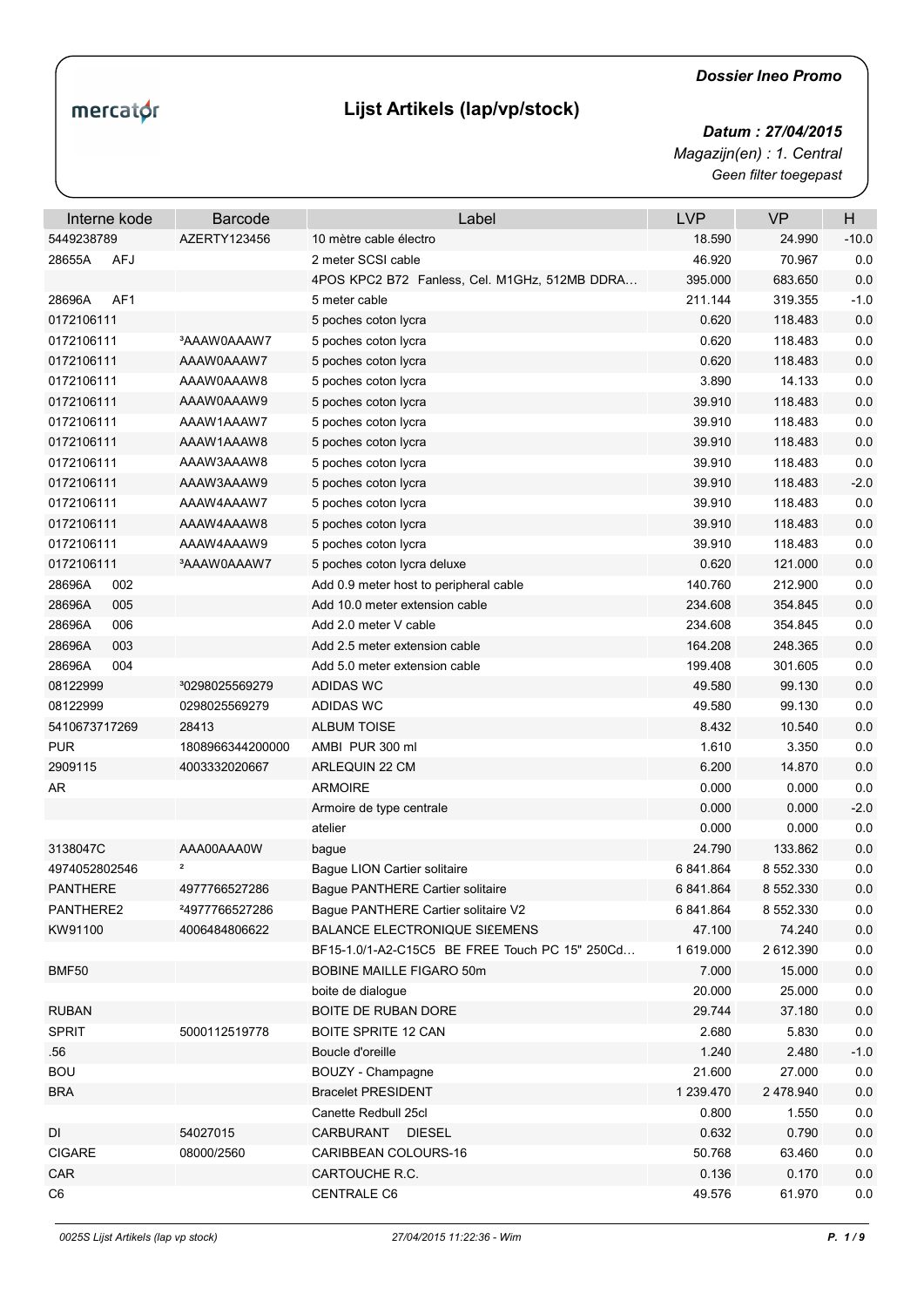|                  | Interne kode    | <b>Barcode</b>             | Label                                             | <b>LVP</b> | <b>VP</b> | $\boldsymbol{\mathsf{H}}$ |
|------------------|-----------------|----------------------------|---------------------------------------------------|------------|-----------|---------------------------|
| <b>FREE</b>      |                 | 564974987414784            | <b>CENTRALE FREELINK</b>                          | 592.960    | 741.200   | 0.0                       |
| <b>MAILLE</b>    |                 |                            | <b>CHAINE MAILLE FIGARO</b>                       | 495.784    | 619.730   | 0.0                       |
|                  |                 |                            | chaise                                            | 0.000      | 0.000     | $-3.0$                    |
|                  |                 |                            | Chambranle MDF                                    | 0.000      | 0.000     | $-1.0$                    |
|                  |                 |                            | Chambranle Merlanti 18                            | 0.000      | 0.000     | 0.0                       |
| <b>CHARPENTE</b> |                 |                            | Charpente 36 mm                                   | 60.000     | 121.000   | $0.0\,$                   |
| <b>CHARPENTE</b> |                 | 3                          | Charpente 36 mm                                   | 60.000     | 121.000   | 0.0                       |
|                  |                 |                            | Chauffe-plat                                      | 0.000      | 0.000     | $-2.0$                    |
| CAT              |                 | <sup>3</sup> 5410013305002 | <b>Chaussette CATERPILLAR</b>                     | 8.928      | 11.160    | 0.0                       |
| CAT              |                 | 5410013305002              | <b>Chaussette CATERPILLAR</b>                     | 8.928      | 11.160    | 0.0                       |
| <b>NIP</b>       |                 | 3246788876543              | <b>Chaussette NIKE SPORT</b>                      | 5.928      | 7.410     | $0.0\,$                   |
| AN-35            |                 | AABUVAABUZ                 | Chaussettes à fleurs XYZ                          | 4.780      | 9.002     | 0.0                       |
| <b>AN-32S</b>    |                 | AABS4AABS5                 | Chaussettes carreaux ABC                          | 4.780      | 6.207     | $0.0\,$                   |
| AS-51            |                 | <b>AABVSAABVW</b>          | <b>Chaussettes QSJD</b>                           | 4.340      | 6.207     | $0.0\,$                   |
| AS-51            |                 | AABVSAABVW                 | <b>Chaussettes QSJD</b>                           | 4.340      | 6.207     | 0.0                       |
| AS-51            |                 | <b>AABVSAABVX</b>          | <b>Chaussettes QSJD</b>                           | 4.340      | 6.207     | $0.0\,$                   |
| AS-51            |                 | AABVSAABVZ                 | <b>Chaussettes QSJD</b>                           | 4.340      | 6.207     | 0.0                       |
| AS-51            |                 | <b>AABVSAABWB</b>          | <b>Chaussettes QSJD</b>                           | 4.340      | 6.207     | $0.0\,$                   |
| <b>RLS</b>       |                 |                            | <b>CHEMISE RALPH LAUREN SPORT</b>                 | 97.176     | 121.470   | 0.0                       |
| <b>RLS</b>       |                 | з                          | <b>CHEMISE RALPH LAUREN SPORT</b>                 | 97.176     | 121.470   | 0.0                       |
| <b>CLAIRE</b>    |                 | 5411871801095              | Classeur Clairefontaine A4                        | 0.000      | 0.000     | $0.0\,$                   |
| <b>CLAIRE</b>    |                 | 5411871801095              | Classeur Ligena A4                                | 1.090      | 3.720     | $0.0\,$                   |
| <b>CLA</b>       |                 |                            | <b>CLAVIER</b>                                    | 19.632     | 24.540    | 0.0                       |
| <b>MAPEI</b>     |                 | 8022452000256              | <b>COLLE "ADESILEX P22"</b>                       | 8.060      | 18.590    | $0.0\,$                   |
| <b>COMPAQ</b>    |                 | 0000000000116              | COMPAQ PRESARIO 54/98                             | 743.680    | 1484.880  | $0.0\,$                   |
|                  |                 | 22                         | Contrat de maintenance imprimante                 | 0.000      | 0.000     | $0.0\,$                   |
|                  |                 | $\mathbf{z}$               | Contrat de maintenance ordinateur                 | 0.000      | 0.000     | $0.0\,$                   |
|                  |                 |                            | Contrat de maintenance serveur                    | 0.000      | 0.000     | 0.0                       |
|                  |                 |                            | Contrat de mise à jour Mercator comptabilité      | 0.000      | 0.000     | 0.0                       |
|                  |                 | 22                         | Contrat de mise à jour Mercator liaison bancaire  | 0.000      | 0.000     | 0.0                       |
|                  |                 | $\mathbf{z}$               | Contrat de mise à jour Mercator module analytique | 0.000      | 0.000     | $0.0\,$                   |
| CORNELIANI/V/S   |                 | 23051122411816             | <b>CORNELIANI Veston Homme</b>                    | 300.000    | 699.000   | $0.0\,$                   |
| CORNELIANI/V/S   |                 | <sup>3</sup> 051122411816  | <b>CORNELIANI Veston Homme</b>                    | 300.000    | 699.000   | $0.0\,$                   |
| CORNELIANI/V/S   |                 | 051122411816               | <b>CORNELIANI Veston Homme</b>                    | 300.000    | 699.000   | 0.0                       |
| CORNELIANI/V/S   |                 | 3067335310843              | <b>CORNELIANI Veston Homme</b>                    | 300.000    | 699.000   | $0.0\,$                   |
| CORNELIANI/V/S   |                 | 5449000000996              | <b>CORNELIANI Veston Homme</b>                    | 300.000    | 699.000   | $0.0\,$                   |
| CORNELIANI/V/S   |                 | <sup>3</sup> 051122411816  | <b>CORNELIANI Veston Homme</b>                    | 559.200    | 699.000   | $0.0\,$                   |
|                  |                 |                            | Corps de meuble                                   | 0.000      | 0.000     | $0.0\,$                   |
| 30295B           | OT <sub>3</sub> |                            | Crit. System Support for Add'l Systems            | 247.080    | 373.709   | $0.0\,$                   |
| 30292B           | OT3             |                            | Crit. System Support for Add'l Systems            | 341.200    | 516.065   | $0.0\,$                   |
| 30291B           | OT <sub>3</sub> |                            | Crit. System Support for Add'l Systems            | 376.504    | 569.462   | $0.0\,$                   |
| 30295B           | OT <sub>2</sub> |                            | Crit. System Support w/Impl Assistance            | 388.264    | 587.249   | $0.0\,$                   |
| 30292B           | OT <sub>2</sub> |                            | Crit. System Support w/Impl Assistance            | 600.040    | 907.561   | $0.0\,$                   |
| 30291B           | OT <sub>2</sub> |                            | Crit. System Support w/Impl Assistance            | 682.400    | 1 032.130 | $0.0\,$                   |
| 30295B           | OT <sub>1</sub> |                            | <b>Critical System Support</b>                    | 388.264    | 587.249   | $0.0\,$                   |
| 30292B           | OT <sub>1</sub> |                            | Critical System Support                           | 600.040    | 907.561   | $0.0\,$                   |
| 30291B           | OT <sub>1</sub> |                            | <b>Critical System Support</b>                    | 682.400    | 1 032.130 | $0.0\,$                   |
| <b>DAHLIA</b>    |                 |                            | Dahlia                                            | 0.000      | 3 937.500 | $0.0\,$                   |
| <b>DAHLIA</b>    |                 | $\mathbf{2}$               | Dahlia                                            | 0.000      | 3 937.500 | $0.0\,$                   |
| DAHLIA           |                 | 22                         | Dahlia                                            | 0.000      | 3 937.500 | $0.0\,$                   |
| <b>DAHLIA</b>    |                 | 3                          | Dahlia                                            | 0.000      | 3 937.500 | $0.0\,$                   |
|                  |                 |                            | DANIO DE DANONE                                   | 0.000      | 0.000     | $0.0\,$                   |
| <b>DEBAR</b>     |                 |                            | Débardeur                                         | 80.000     | 100.000   | $0.0\,$                   |
| 28696A           | 001             |                            | Delete standard 2.5 meter cable.                  | 164.208    | 248.365   | $0.0\,$                   |
| DEV.             |                 | 0000000000109              | DEVELOPPEMENT FILM                                | 0.000      | 0.000     | $-1.0$                    |
|                  |                 |                            | DIAMANT 2.30 Cts                                  | 6 445.232  | 8 056.540 | 0.0                       |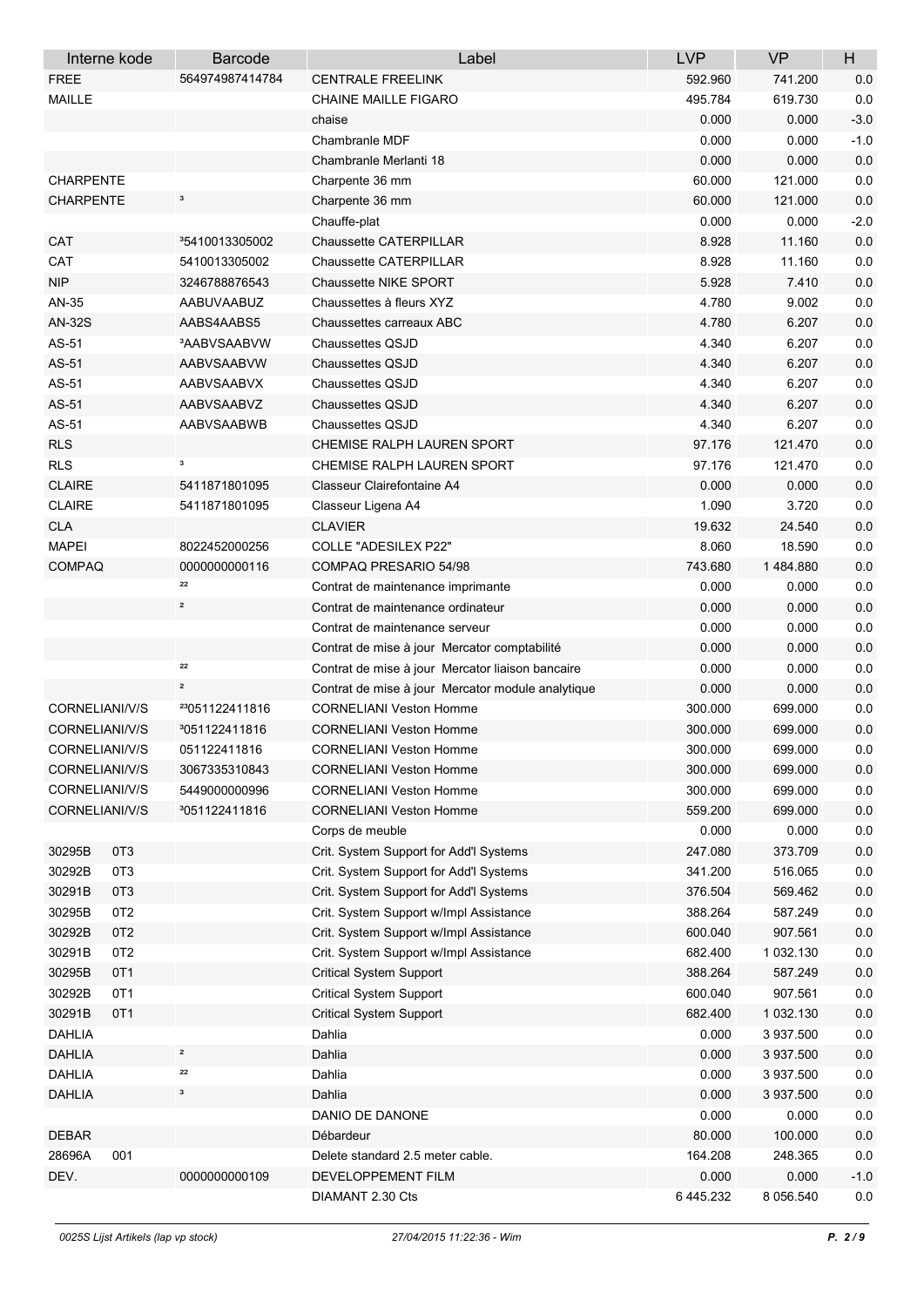| Interne kode              | <b>Barcode</b>                                                                                                                                                                                                                                                                                                                                                                                                          | Label                                           | <b>LVP</b>      | <b>VP</b>  | H       |
|---------------------------|-------------------------------------------------------------------------------------------------------------------------------------------------------------------------------------------------------------------------------------------------------------------------------------------------------------------------------------------------------------------------------------------------------------------------|-------------------------------------------------|-----------------|------------|---------|
| 2-5700-IG2-P10-D          | <b>TARTEMPION</b>                                                                                                                                                                                                                                                                                                                                                                                                       | Disjoncteur Thermique                           | 5.000           | 10.000     | 0.0     |
| <b>DIV</b>                |                                                                                                                                                                                                                                                                                                                                                                                                                         | <b>DIVERS</b>                                   | 0.000           | 0.000      | $-1.0$  |
| 30316-90005               |                                                                                                                                                                                                                                                                                                                                                                                                                         | EDIT QCK REF GDE                                | 48.368          | 73.157     | 0.0     |
| <b>CIGARE</b>             | 05030/450                                                                                                                                                                                                                                                                                                                                                                                                               | EL PRESIDENTES-25                               | 8.928           | 11.160     | 0.0     |
|                           |                                                                                                                                                                                                                                                                                                                                                                                                                         | Etagère 2 tablettes                             | 0.000           | 0.000      | $-2.0$  |
| <b>FACO</b>               |                                                                                                                                                                                                                                                                                                                                                                                                                         | Façonnage (atelier)                             | 69.408          | 86.760     | 0.0     |
| COCA                      | 5410033820103                                                                                                                                                                                                                                                                                                                                                                                                           | <b>FANTA BOITE 33cl</b>                         | 23.250          | 0.870      | 0.0     |
| <b>FERMOIR</b>            |                                                                                                                                                                                                                                                                                                                                                                                                                         | <b>FERMOIR DIOR Double</b>                      | 69.408          | 86.760     | $0.0\,$ |
| <b>FERRO</b>              |                                                                                                                                                                                                                                                                                                                                                                                                                         | Ferro-Chrome LC                                 | 0.000           | 0.000      | $0.0\,$ |
| <b>FERRO</b>              | з                                                                                                                                                                                                                                                                                                                                                                                                                       | Ferro-Chrome LC                                 | 0.000           | 0.000      | $0.0\,$ |
| <b>FICUS</b>              |                                                                                                                                                                                                                                                                                                                                                                                                                         | <b>FICUS BENJAMINA</b>                          | 37.180          | 111.550    | 0.0     |
| <b>FICUS</b>              | $\mathbf{2}% =\mathbf{2}+\mathbf{2}+\mathbf{3}+\mathbf{5}+\mathbf{5}+\mathbf{5}+\mathbf{6}+\mathbf{6}+\mathbf{5}+\mathbf{5}+\mathbf{6}+\mathbf{6}+\mathbf{5}+\mathbf{6}+\mathbf{6}+\mathbf{5}+\mathbf{5}+\mathbf{6}+\mathbf{6}+\mathbf{6}+\mathbf{5}+\mathbf{5}+\mathbf{6}+\mathbf{6}+\mathbf{6}+\mathbf{6}+\mathbf{6}+\mathbf{6}+\mathbf{6}+\mathbf{6}+\mathbf{6}+\mathbf{6}+\mathbf{6}+\mathbf{6}+\mathbf{6}+\mathbf$ | <b>FICUS BENJAMINA</b>                          | 37.180          | 111.550    | 0.0     |
| <b>FICUS</b>              | $\mathbf 3$                                                                                                                                                                                                                                                                                                                                                                                                             | <b>FICUS BENJAMINA</b>                          | 37.180          | 111.550    | $0.0\,$ |
| 30349A<br>OT <sub>1</sub> |                                                                                                                                                                                                                                                                                                                                                                                                                         | First Year of System Support Option             | 564.744         | 854.175    | 0.0     |
| OT <sub>2</sub><br>30349A |                                                                                                                                                                                                                                                                                                                                                                                                                         | First Year of System Support Option             | 564.744         | 854.175    | 0.0     |
| 30295B<br>0S1             |                                                                                                                                                                                                                                                                                                                                                                                                                         | First Year of System Support Option.            | 247.080         | 373.709    | $0.0\,$ |
| 30295B<br>0S5             |                                                                                                                                                                                                                                                                                                                                                                                                                         | First Year of System Support Option.            | 247.080         | 373.709    | 0.0     |
| 30292B<br>0S1             |                                                                                                                                                                                                                                                                                                                                                                                                                         | First Year of System Support Option.            | 341.200         | 516.065    | 0.0     |
| 30295B<br>0S2             |                                                                                                                                                                                                                                                                                                                                                                                                                         | First Year of System Support Option.            | 352.960         | 533.852    | $0.0\,$ |
| 30295B<br>0S3             |                                                                                                                                                                                                                                                                                                                                                                                                                         | First Year of System Support Option.            | 352.960         | 533.852    | 0.0     |
| 30291B<br>0S1             |                                                                                                                                                                                                                                                                                                                                                                                                                         | First Year of System Support Option.            | 376.504         | 569.462    | 0.0     |
| 30295B<br>0S6             |                                                                                                                                                                                                                                                                                                                                                                                                                         | First Year of System Support Option.            | 388.264         | 587.249    | $0.0\,$ |
|                           |                                                                                                                                                                                                                                                                                                                                                                                                                         | <b>Fixation Droite</b>                          | 0.000           | 0.000      | 0.0     |
|                           |                                                                                                                                                                                                                                                                                                                                                                                                                         | <b>Fixation Gauche</b>                          | 0.000           | 0.000      | $0.0\,$ |
| <b>CIGARE</b>             | 01070/700                                                                                                                                                                                                                                                                                                                                                                                                               | FLORA DE FLORA CORONA - 50                      | 13.880          | 17.350     | 0.0     |
| 30349A<br>310             |                                                                                                                                                                                                                                                                                                                                                                                                                         | For Tier 1 SPUs, One RTU/sublicense             | 1724.728        | 2 608 651  | $0.0\,$ |
| 30349A<br>330             |                                                                                                                                                                                                                                                                                                                                                                                                                         | For Tier 4 SPUs, One RTU/sublicense             | 5 174 192       | 7825.965   | $0.0\,$ |
| 30349A<br>340             |                                                                                                                                                                                                                                                                                                                                                                                                                         | For Tier 6 SPUs, One RTU/sublicense             | 17 247.280      | 26 086.511 | 0.0     |
| <b>DON BAR</b>            |                                                                                                                                                                                                                                                                                                                                                                                                                         | FOYER CENTRAL DON BAR 3168/4                    | 2951.080        | 3 688 850  | 0.0     |
|                           |                                                                                                                                                                                                                                                                                                                                                                                                                         | Frais au kilomètre                              | 0.800           | 1.210      | 0.0     |
|                           |                                                                                                                                                                                                                                                                                                                                                                                                                         |                                                 | 4.000           | 6.050      | $0.0\,$ |
|                           |                                                                                                                                                                                                                                                                                                                                                                                                                         | Frais de prise en charge                        |                 |            | $0.0\,$ |
|                           |                                                                                                                                                                                                                                                                                                                                                                                                                         | Frais par colis<br><b>GABARIT DUO CLASSIQUE</b> | 2.400           | 3.630      |         |
| GABA101                   |                                                                                                                                                                                                                                                                                                                                                                                                                         | <b>GDE RPG/XL PRGMRS</b>                        | 1.170<br>89.080 | 30.713     | 0.0     |
| 30318-60001               |                                                                                                                                                                                                                                                                                                                                                                                                                         |                                                 |                 | 134.734    | $0.0\,$ |
| C170                      | AAAE4AAARH                                                                                                                                                                                                                                                                                                                                                                                                              | Gilet Grain de riz Yellow Dragon                | 53.720          | 244.166    | $0.0\,$ |
| SPE                       | 04SP                                                                                                                                                                                                                                                                                                                                                                                                                    | <b>GLACE SPECULOOS 1L</b>                       | 8.928           | 11.160     | 10.0    |
| <b>GLOCK</b>              |                                                                                                                                                                                                                                                                                                                                                                                                                         | <b>GLOCK 9 mm PARA</b>                          | 225.000         | 619.730    | $0.0\,$ |
| GO                        | 758744343243                                                                                                                                                                                                                                                                                                                                                                                                            | Goodyear 185/50/15                              | 85.272          | 106.590    | $0.0\,$ |
| <b>NOK</b>                | 54490000                                                                                                                                                                                                                                                                                                                                                                                                                | GSM NOKIA 8210                                  | 136.340         | 0.000      | 10.0    |
| NOK3                      | 8765535436                                                                                                                                                                                                                                                                                                                                                                                                              | GSM NOKIA 8810                                  | 413.980         | 619.490    | 0.0     |
| <b>PANA</b>               |                                                                                                                                                                                                                                                                                                                                                                                                                         | <b>GSM PANASONIC</b>                            | 148.740         | 247.650    | $0.0\,$ |
| <b>TTT</b>                | 5016597017784                                                                                                                                                                                                                                                                                                                                                                                                           | <b>GUITARE FENDER 15"</b>                       | 592.960         | 741.200    | $0.0\,$ |
| PENTEL K106               | 3474370106025                                                                                                                                                                                                                                                                                                                                                                                                           | HIBRID ROLLER BLEU                              | 1.000           | 2.200      | $0.0\,$ |
| <b>BALLE</b>              | 4001998108187                                                                                                                                                                                                                                                                                                                                                                                                           | <b>HOCHET CALIN Grand</b>                       | 8.232           | 10.290     | $0.0\,$ |
| <b>BALLE</b>              | 8003670062172                                                                                                                                                                                                                                                                                                                                                                                                           | HOCHET CALIN PETIT                              | 6.944           | 8.680      | $0.0\,$ |
| <b>HONO8210</b>           |                                                                                                                                                                                                                                                                                                                                                                                                                         | HOUSSE NUBUCK NOK 8210                          | 19.632          | 24.540     | $0.0\,$ |
| 28642A                    |                                                                                                                                                                                                                                                                                                                                                                                                                         | HP 3000 HP-PB SCSI Host Adapter                 | 1 259 064       | 1 904.334  | 0.0     |
| 30316-90001               |                                                                                                                                                                                                                                                                                                                                                                                                                         | HP EDIT REFERENCE                               | 120.912         | 182.879    | 0.0     |
| 28685B                    |                                                                                                                                                                                                                                                                                                                                                                                                                         | <b>HP EtherTwist Transceiver</b>                | 78.336          | 118.483    | $0.0\,$ |
| 28683A                    |                                                                                                                                                                                                                                                                                                                                                                                                                         | HP Fiber Optic Transceiver                      | 280.616         | 424.432    | 0.0     |
| 30234-60002               |                                                                                                                                                                                                                                                                                                                                                                                                                         | HP SRC USERS GUIDE KIT                          | 120.000         | 230.989    | $0.0\,$ |
| 30328A                    |                                                                                                                                                                                                                                                                                                                                                                                                                         | <b>HP SRC/iX</b>                                | 3 008 912       | 4 550 979  | $0.0\,$ |
| 28641B                    |                                                                                                                                                                                                                                                                                                                                                                                                                         | <b>HP ThinLAN Transceiver</b>                   | 155.080         | 234.559    | $0.0\,$ |
| 28696A                    |                                                                                                                                                                                                                                                                                                                                                                                                                         | HP-PB FWD SCSI-2 host adapter                   | 1519.032        | 2 297.536  | 0.0     |
| 28655A                    |                                                                                                                                                                                                                                                                                                                                                                                                                         | HP-PB SE SCSI-2 Centronics host adapter         | 1 284.448       | 1 942.728  | 0.0     |
| HUI                       | 5420008506574                                                                                                                                                                                                                                                                                                                                                                                                           | Huile essentielle GINGEMBRE                     | 5.580           | 8.680      | $0.0\,$ |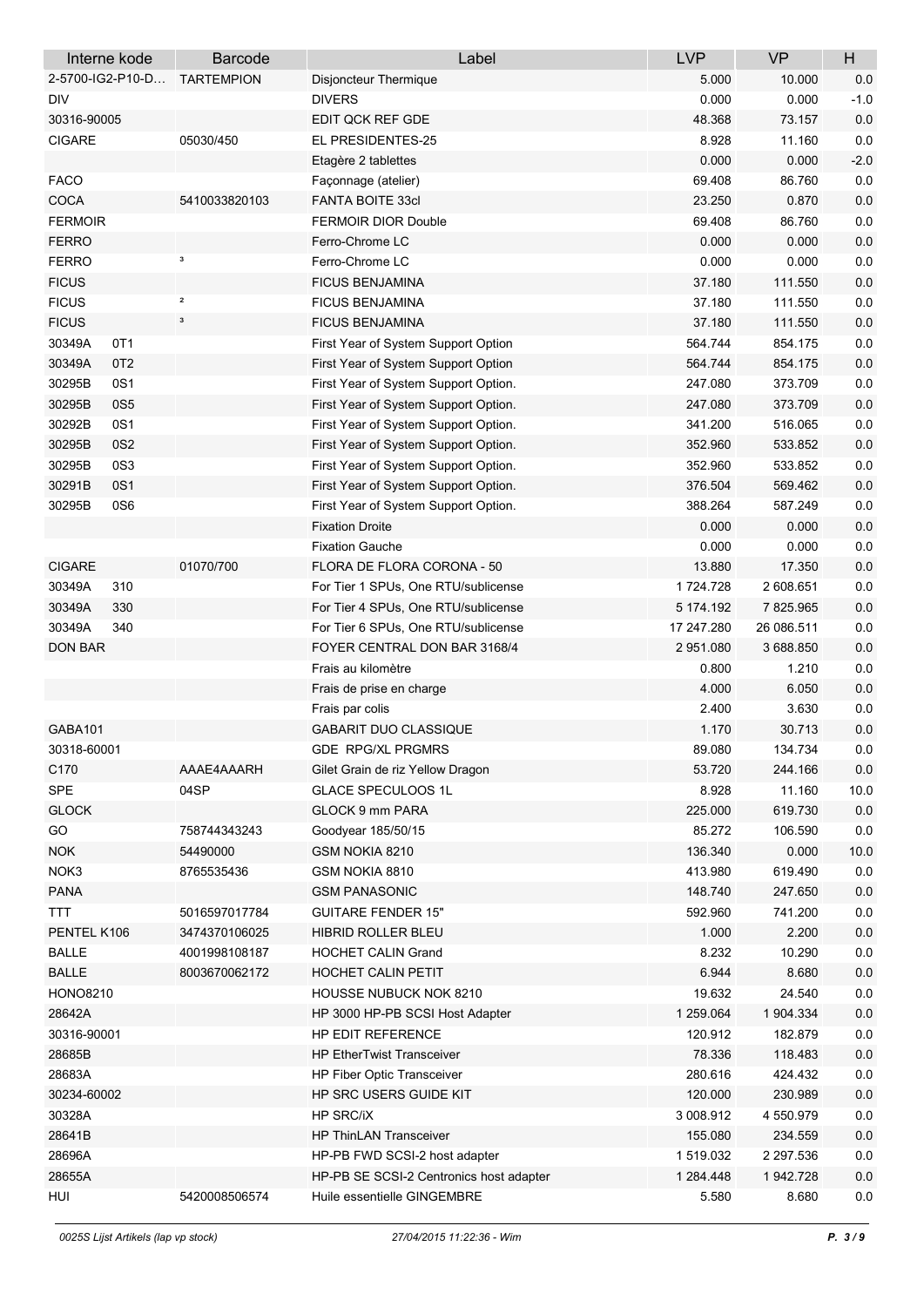|                  | Interne kode | <b>Barcode</b>             | Label                                            | <b>LVP</b> | <b>VP</b>  | $\boldsymbol{\mathsf{H}}$ |
|------------------|--------------|----------------------------|--------------------------------------------------|------------|------------|---------------------------|
| 3179730001803    |              | 28409                      | <b>IMAGE EN ACTION</b>                           | 8.430      | 10.540     | 10.0                      |
| LAP              |              |                            | Ingrédients LAPIN (Alimentaire)                  | 10.000     | 262.500    | $-5.0$                    |
| 28655AR          | 0S4          |                            | Installation - System and Network                | 10.000     | 364.319    | 0.0                       |
| 28655A           | 0S4          |                            | Installation - System and Network                | 15.000     | 364.319    | 0.0                       |
| 28696AR          | 0S4          |                            | Installation - System and Network                | 321.528    | 486.311    | $0.0\,$                   |
| 28696A           | 0S4          |                            | <b>Installation Service</b>                      | 321.528    | 486.311    | 0.0                       |
|                  |              |                            | Integrated VFD2x20 black RS232 for 4POS700 serie | 59.000     | 101.640    | 0.0                       |
| <b>JUPE</b>      |              | <sup>3</sup> 5449000050212 | <b>JUPE COURTE</b>                               | 61.970     | 161.130    | 0.0                       |
| <b>JUPE</b>      |              | <sup>3</sup> 5449000050212 | <b>JUPE COURTE</b>                               | 128.904    | 161.130    | 0.0                       |
| <b>JUPE</b>      |              | 5449000050212              | <b>JUPE COURTE</b>                               | 619.730    | 161.130    | 0.0                       |
| <b>TINTINTOP</b> |              |                            | JUPE TINTIN "LE PAYS DE L'OR NOIR"               | 79.128     | 98.910     | $0.0\,$                   |
| <b>KERA</b>      |              | 000000000024               | <b>KERATOLITIC</b>                               | 40.500     | 1 063.125  | $0.0\,$                   |
| <b>CIGARE</b>    |              | 03110/90                   | KIEL JUNIOR MILD-10                              | 1.784      | 2.230      | 0.0                       |
| KIT102           |              |                            | KIT ADO NOIR                                     | 12.500     | 328.125    | $0.0\,$                   |
| KIT_ETE_98       |              | <b>INEO</b>                | Kit été 98                                       | 188.390    | 371.845    | 0.0                       |
| K1               |              | 0000000000031              | KIT PELLICULE                                    | 6.200      | 50.989     | $0.0\,$                   |
| <b>ECHO</b>      |              | 5413639000511              | <b>L'ECHO</b>                                    | 0.992      | 1.240      | 0.0                       |
|                  |              | 3660196188547              | <b>LADY FRISSON TANGA</b>                        | 29.728     | 37.160     | $0.0\,$                   |
| <b>HELLO</b>     |              | <sup>3</sup> L/C/100/T     | Laisse Chien "Hello"                             | 7.810      | 24.790     | $0.0\,$                   |
| <b>HELLO</b>     |              | <sup>3</sup> L/C/100/T     | Laisse Chien "Hello"                             | 19.832     | 24.790     | $0.0\,$                   |
| <b>HELLO</b>     |              | L/C/100/T                  | Laisse Chien "Hello"                             | 19.832     | 24.790     | $0.0\,$                   |
|                  |              | 3260050662307              | <b>LE MAITRE</b>                                 | 37.480     | 46.850     | $0.0\,$                   |
| 30316-90002      |              |                            | <b>LEARNING HP EDIT</b>                          | 47.096     | 71.233     | 0.0                       |
| 501              |              | <b>STW</b>                 | LEVIS 501 STW                                    | 54.540     | 111.550    | 0.0                       |
|                  |              |                            | Livraison d'un colis                             | 0.000      | 0.000      | $-1.0$                    |
|                  |              | 40235776                   | <b>LM LIGHT</b>                                  | 2.816      | 3.520      | 0.0                       |
| <b>LOT</b>       |              |                            | LOT CARRELAGES                                   | 0.000      | 0.000      | $0.0\,$                   |
| 30318A           | 3Y1          |                            | LTU/4-hr System Support - 3 Year                 | 1551.096   | 2 346 033  | $0.0\,$                   |
| 30328A           | 3Y1          |                            | LTU/4-hr System Support - 3 Year                 | 1551.096   | 2 346 033  | 0.0                       |
| 30349A           | 3Y1          |                            | LTU/4-hr System Support - 3 Year                 | 1581.504   | 2 392 025  | $0.0\,$                   |
| 30318A           | 3Y0          |                            | LTU/Next Day System Support - 3 Year             | 1551.096   | 2 346 033  | $0.0\,$                   |
| 30328A           | 3Y0          |                            | LTU/Next Day System Support - 3 Year             | 1551.096   | 2 346 033  | $0.0\,$                   |
| 30349A           | 3Y0          |                            | LTU/Next Day System Support - 3 Year             | 1 581.504  | 2 392 025  | $0.0\,$                   |
| <b>MAES</b>      |              | 0730208                    | MAESTRO 350                                      | 89.240     | 111.550    | 0.0                       |
| 90495090         |              | 54027008                   | <b>MARLBORO RED</b>                              | 2.456      | 3.070      | $0.0\,$                   |
| <b>FMA</b>       |              | 2                          | MARLBORO ROUGE FARDE                             | 24.792     | 30.990     | $0.0\,$                   |
| <b>PMA</b>       |              |                            | MARLBORO ROUGE SINGLE                            | 2.480      | 3.100      | $0.0\,$                   |
| <b>MENU</b>      |              | MAT                        | <b>MENU MATERNEL</b>                             | 1.488      | 1.860      | 0.0                       |
| <b>MENU</b>      |              | <b>PAT</b>                 | <b>MENU PATERNEL</b>                             | 2.872      | 3.590      | 0.0                       |
|                  |              |                            | Meuble 3 portes                                  | 80.000     | 121.000    | 0.0                       |
| MI               |              | 5676737543324              | MICHELIN 185/50/15                               | 89.240     | 111.550    | 0.0                       |
| <b>CIGARE</b>    |              | 08800/360                  | MIJNHEER LEGER 200                               | 7.136      | 8.920      | $0.0\,$                   |
| 30318-60002      |              |                            | MNL RPG/XL REF                                   |            |            | $0.0\,$                   |
|                  |              |                            |                                                  | 133.648    | 202.143    | $0.0\,$                   |
| 30026-90001      |              |                            | MNL: C/IX REF MNL                                | 57.272     | 86.624     | 0.0                       |
|                  |              |                            | Module Mercator CRM / Ut.                        | 0.000      | 0.000      | $0.0\,$                   |
|                  |              |                            | Module Mercator MFACT / Ut.                      | 0.000      | 0.000      |                           |
| MONTRE_OR        |              |                            | Montre Or                                        | 3718.400   | 4 462.069  | $0.0\,$                   |
| <b>RPJ</b>       |              |                            | Montre rolex President jubile                    | 19 200.000 | 24 000.000 | $0.0\,$                   |
| ROL/SUB/II       |              |                            | montre rolex submariner type II                  | 2 800.000  | 3 500 000  | $0.0\,$                   |
| 3120146D         |              | AAA0JAAA0E                 | Mule semelle muffle                              | 34.160     | 94.186     | $0.0\,$                   |
| 3120146D         |              | AAA0JAAA0F                 | Mule semelle muffle                              | 34.160     | 94.186     | 0.0                       |
| 3120146D         |              | AAA0JAAA0G                 | Mule semelle muffle                              | 34.160     | 94.186     | 0.0                       |
| 3120146D         |              | AAA0KAAA0E                 | Mule semelle muffle                              | 34.160     | 94.186     | 0.0                       |
| 3120146D         |              | AAA0KAAA0F                 | Mule semelle muffle                              | 34.160     | 94.186     | $0.0\,$                   |
| 3120146D         |              | AAA0LAAA0E                 | Mule semelle muffle                              | 34.160     | 94.186     | $0.0\,$                   |
| 3120146D         |              | AAA0LAAA0F                 | Mule semelle muffle                              | 34.160     | 94.186     | 0.0                       |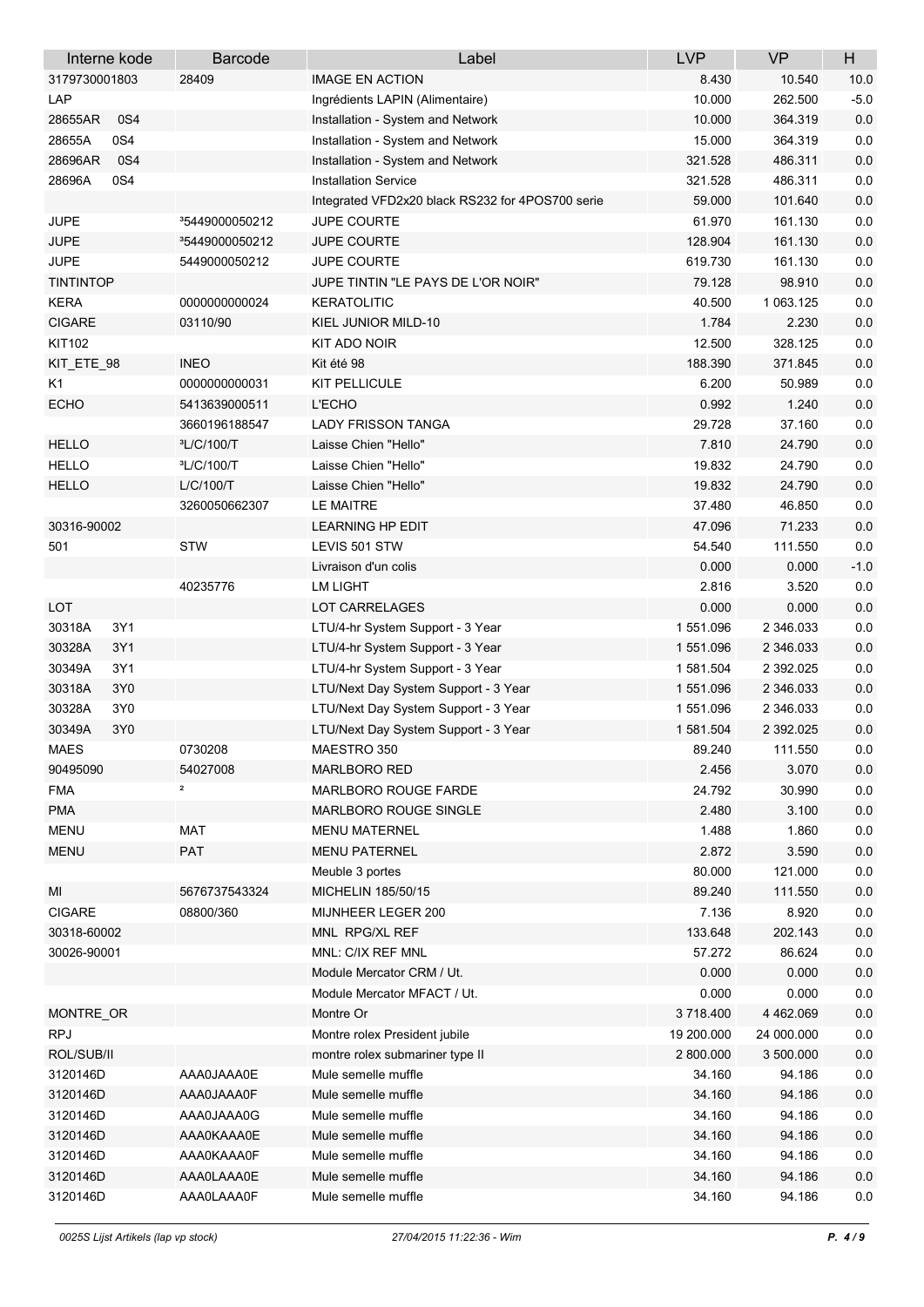| Interne kode     | <b>Barcode</b>                | Label                                     | <b>LVP</b> | <b>VP</b> | H       |
|------------------|-------------------------------|-------------------------------------------|------------|-----------|---------|
| 3120146D         | AAA0MAAA0E                    | Mule semelle muffle                       | 34.160     | 94.186    | 0.0     |
| 3120146D         | AAA0MAAA0F                    | Mule semelle muffle                       | 34.160     | 94.186    | 0.0     |
| 3120146D         | AAA0NAAA0E                    | Mule semelle muffle                       | 34.160     | 94.186    | 0.0     |
| 3120146D         | AAA0NAAA0F                    | Mule semelle muffle                       | 34.160     | 94.186    | 0.0     |
| 3120146D         | AAA0OAAA0E                    | Mule semelle muffle                       | 34.160     | 94.186    | $0.0\,$ |
| 3120146D         | AAA0OAAA0F                    | Mule semelle muffle                       | 34.160     | 94.186    | 0.0     |
| <b>NF</b>        | 4456478421354354              | Nappe de fête                             | 25.000     | 66.550    | 0.0     |
| NF               | <sup>3</sup> 4456478421354354 | Nappe de fête                             | 25.000     | 656.250   | 0.0     |
| 08122000         | <sup>2</sup> NIKEAI849I       | NIKE AIRMAX COUNTRY                       | 54.540     | 106.590   | $-1.0$  |
| 08122000         | <sup>2</sup> 0035/04/390      | NIKE AIRMAX COUNTRY                       | 54.540     | 110.000   | 0.0     |
| 08122000         | 23043827                      | NIKE AIRMAX COUNTRY                       | 54.540     | 111.550   | $0.0\,$ |
| 08122000         | <sup>3</sup> 043827           | NIKE AIRMAX COUNTRY                       | 54.540     | 111.550   | 0.0     |
| 08122000         | <sup>3</sup> TEST42959K       | NIKE AIRMAX COUNTRY                       | 54.540     | 111.550   | 0.0     |
| 08122000         | 0035/04/390                   | NIKE AIRMAX COUNTRY                       | 54.540     | 111.550   | 0.0     |
| 08122000         | 5410033820103                 | NIKE AIRMAX COUNTRY                       | 54.540     | 111.550   | 0.0     |
| 08122000         | L30                           | NIKE AIRMAX COUNTRY                       | 54.540     | 111.550   | 0.0     |
| 08122000         | <sup>23</sup> 0299022990097   | <b>NIKE AIRMAX COUNTRY</b>                | 54.540     | 197.968   | 0.0     |
| 08122000         | <sup>3</sup> 0299022990097    | NIKE AIRMAX COUNTRY                       | 54.540     | 197.968   | 0.0     |
|                  | 4674567893456                 | NIKE DEBARDEUR SPORT                      | 49.580     | 104.120   | $0.0\,$ |
|                  | 674567893456                  | NIKE DEBARDEUR SPORT                      | 49.580     | 104.120   | 0.0     |
| 19052001         | 222345768903457               | NIKE ROBE SPORT                           | 69.410     | 128.900   | $0.0\,$ |
| 19052001         | <sup>2</sup> 2345768903457    | NIKE ROBE SPORT                           | 69.410     | 128.900   | $0.0\,$ |
| 19052001         | <sup>3</sup> 2345768903457    | NIKE ROBE SPORT                           | 69.410     | 128.900   | 0.0     |
| 19052001         | 2345768903457                 | NIKE ROBE SPORT                           | 69.410     | 128.900   | 0.0     |
| NOK <sub>2</sub> | 3220603                       | <b>NOKIA 8210</b>                         | 300.000    | 344.570   | 0.0     |
|                  | $\overline{\mathbf{2}}$       | omega deserti                             | 0.000      | 0.000     | $-4.0$  |
|                  |                               | omega deserti argent                      | 80.000     | 2 100.000 | 0.0     |
| OR.              |                               | OR 18cts (1 gramme)                       | 7.440      | 9.300     | 0.0     |
| <b>VER</b>       | 5425004451002                 | Outillage divers Verin N°(646)            | 19.000     | 35.000    | 0.0     |
| <b>PANIER</b>    | 8431521000095                 | PANIER POUR CHIEN ESCALA                  | 98.960     | 123.700   | 0.0     |
| PEU              |                               | Panneau de bois peuplier 200 x 200        | 59.496     | 74.370    | $0.0\,$ |
| <b>JOGGING</b>   | з                             | PANTALON JOGGING                          | 12.390     | 37.180    | $0.0\,$ |
| <b>JOGGING</b>   |                               | PANTALON JOGGING                          | 12.390     | 44.988    | $0.0\,$ |
| 28052001         |                               | PANTALON NIKE                             | 54.540     | 121.470   | 0.0     |
| 28052001         | 3                             | PANTALON NIKE                             | 54.540     | 121.470   | 0.0     |
| <b>PANTAS</b>    | 5643577777577                 | Pantalon sport                            | 0.000      | 0.000     | 0.0     |
| 5449000021182    |                               | PANTALON VELOURS 1 PINCE                  | 120.000    | 150.000   | $0.0\,$ |
|                  | 000000000079                  | Papier de verre                           | 2.976      | 3.720     | 0.0     |
| PAP              | <sup>3</sup> 9782930287157    | papier de verre "PARQUET" Excentrique     | 2.970      | 6.200     | 0.0     |
| PAP              | 9782930287157                 | papier de verre "PARQUET" Excentrique     | 2.970      | 6.200     | 0.0     |
| PAP              | <sup>3</sup> 9782930287157    | papier de verre "PARQUET" Excentrique     | 4.960      | 6.200     | $0.0\,$ |
| PAP              | 0000000000093                 | papier de verre "PARQUET" Excentrique     | 6.944      | 8.680     | 0.0     |
|                  |                               | Patton SmartNode™ 4120 Dual-Port ISDN BRI | 350.000    | 450.000   | $0.0\,$ |
| <b>COMPAQ</b>    | 18309801438901                | PC COMPAQ PRESARIO                        | 1 187.904  | 1484.880  | $0.0\,$ |
| <b>COMPAQ</b>    | 6565656565                    | PC COMPAQ PRESARIO 1242134N453            | 1 093.210  | 1735.010  | 0.0     |
| <b>COMPAQ</b>    |                               | PC PORTABLE COMPAQ                        | 1782.848   | 2 228.560 | 0.0     |
|                  |                               | PENTIUM 3 450 MHZ                         | 1 170.056  | 1462.570  | $0.0\,$ |
| <b>PERMA</b>     | 0000000000017                 | PERMANENTE PRO ACTIVE                     | 4.960      | 16.492    | $0.0\,$ |
| <b>VANITY</b>    | AABL0AABLM                    | Petite valise                             | 19.810     | 216.651   | $0.0\,$ |
| P/ECO            | 8711500869142                 | Philips ECOTONE 75W                       | 4.464      | 5.580     | $0.0\,$ |
| 21PM2            |                               | PIECE MONTEE 2 GOUTS                      | 1.392      | 1.740     | 0.0     |
|                  |                               | PIKATCHU FIGURINE                         | 0.000      | 0.000     | 0.0     |
| <b>VARTA</b>     |                               | PILE VARTA 9V                             | 2.970      | 1.240     | 0.0     |
|                  |                               | Planche 200x50x25                         | 5.000      | 7.000     | $0.0\,$ |
| <b>BUR</b>       | 68714671897174                | PLANCHE SURF BURTON                       | 272.680    | 619.730   | $0.0\,$ |
| 027              | GDB0001                       | PLAQUETTES DE FREIN TRW                   | 133.800    | 3 512.250 | 0.0     |
|                  |                               |                                           |            |           |         |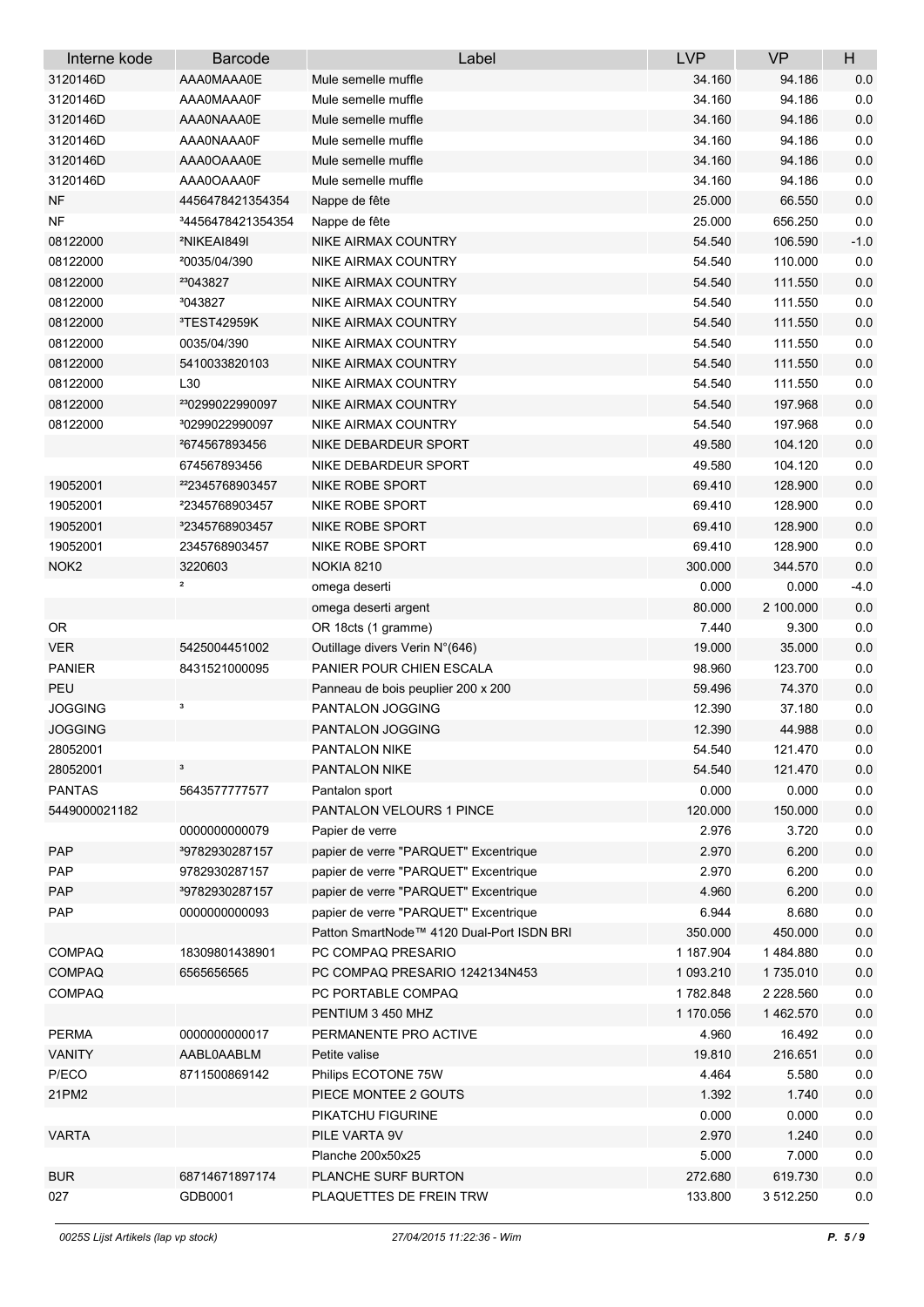| Interne kode  | <b>Barcode</b>                   | Label                                    | <b>LVP</b> | <b>VP</b>  | H       |
|---------------|----------------------------------|------------------------------------------|------------|------------|---------|
| PLAT24        |                                  | Plateau RedBull 24 (paquets de 4)        | 0.000      | 0.000      | 0.0     |
| <b>SPORT</b>  | 13324567678682                   | POLO BENETTON SPORT                      | 24.790     | 103.000    | 0.0     |
| <b>SPORT</b>  | 24114234553466                   | POLO BENETTON SPORT                      | 24.790     | 103.000    | 0.0     |
| <b>SPORT</b>  | 34556534634665                   | POLO BENETTON SPORT                      | 24.790     | 103.000    | 0.0     |
| <b>SPORT</b>  | 45534234120987                   | POLO BENETTON SPORT                      | 24.790     | 103.000    | 0.0     |
| <b>SPORT</b>  | 56785687685682                   | POLO BENETTON SPORT                      | 24.790     | 103.000    | 0.0     |
| <b>SPORT</b>  | 57856764533454                   | POLO BENETTON SPORT                      | 24.790     | 103.000    | 0.0     |
| <b>SPORT</b>  | 57857875587567                   | POLO BENETTON SPORT                      | 24.790     | 103.000    | $0.0\,$ |
| <b>SPORT</b>  | 65465465454623                   | POLO BENETTON SPORT                      | 24.790     | 103.000    | 0.0     |
| <b>SPORT</b>  | 65745768568561                   | POLO BENETTON SPORT                      | 24.790     | 103.000    | $0.0\,$ |
| <b>SPORT</b>  | 76765867465458                   | POLO BENETTON SPORT                      | 24.790     | 103.000    | 0.0     |
| <b>SPORT</b>  | 76856875678432                   | POLO BENETTON SPORT                      | 24.790     | 103.000    | $0.0\,$ |
| <b>SPORT</b>  | 76856878584324                   | POLO BENETTON SPORT                      | 24.790     | 103.000    | 0.0     |
| <b>SPORT</b>  | 76857645645642                   | POLO BENETTON SPORT                      | 24.790     | 103.000    | $0.0\,$ |
| <b>SPORT</b>  | 78567858567823                   | POLO BENETTON SPORT                      | 24.790     | 103.000    | 0.0     |
| <b>SPORT</b>  | 78568746745631                   | POLO BENETTON SPORT                      | 24.790     | 103.000    | $0.0\,$ |
| <b>SPORT</b>  | 78677868757860                   | POLO BENETTON SPORT                      | 24.790     | 103.000    | 0.0     |
| <b>SPORT</b>  | 80799876876879                   | POLO BENETTON SPORT                      | 24.790     | 103.000    | $0.0\,$ |
| <b>SPORT</b>  | 98765433456754                   | POLO BENETTON SPORT                      | 24.790     | 103.000    | 0.0     |
| LAC           | BE0536053                        | POLO LACOSTE                             | 89.240     | 111.550    | 0.0     |
| <b>POLO</b>   | 3435747674433345                 | POLO Ralph Lauren                        | 0.000      | 111.550    | 9.0     |
| POLO          | 435747674433345                  | POLO Ralph Lauren                        | 40.520     | 111.550    | 22.0    |
| <b>POLO</b>   | <sup>3</sup> 435747674433345     | POLO Ralph Lauren                        | 73.210     | 111.550    | 0.0     |
| POLO          | <sup>33</sup> 435747674433378    | POLO Ralph Lauren                        | 73.210     | 120.000    | $0.0\,$ |
| <b>POLO</b>   | <sup>33</sup> 435747674433378    | POLO Ralph Lauren                        | 73.210     | 120.000    | 15.0    |
| POLO          | <sup>3</sup> 435747674433378     | POLO Ralph Lauren                        | 73.210     | 120.000    | 0.0     |
| <b>POLO</b>   | <sup>3</sup> 435747674433378     | POLO Ralph Lauren                        | 73.210     | 120.000    | 12.0    |
| <b>POLO</b>   | 435747674433378                  | POLO Ralph Lauren                        | 73.210     | 120.000    | 0.0     |
| <b>POLO</b>   | <sup>2</sup> 435747674433345     | POLO Ralph Lauren                        | 74.370     | 111.550    | 5.0     |
| POLO          | <sup>33</sup> 435747674433345    |                                          | 74.370     | 111.550    | 10.0    |
| <b>POLO</b>   | <sup>3</sup> 435747674433345     | POLO Ralph Lauren                        | 74.370     | 111.550    | $0.0\,$ |
| <b>POLO</b>   | <sup>3</sup> 435747674433345     | POLO Ralph Lauren<br>POLO Ralph Lauren   | 74.370     | 111.550    | 6.0     |
| <b>POLO</b>   | <sup>3</sup> 435747674433345     |                                          | 74.370     | 111.550    | 19.0    |
| POLO          | 3435747674433345                 | POLO Ralph Lauren<br>POLO Ralph Lauren   | 74.370     | 111.550    | 26.0    |
|               |                                  |                                          |            |            |         |
| <b>POLO</b>   | 3134375002677<br>435747674433345 | POLO Ralph Lauren                        | 74.370     | 111.550    | 25.0    |
| POLO          |                                  | POLO Ralph Lauren                        | 74.370     | 120.000    | 14.0    |
|               | 0000000000055                    | Ponceuse METABO EXCENTRIQUE              | 493.310    | 12 949.388 | 1.0     |
|               |                                  | Porte                                    | 0.000      | 0.000      | $-1.0$  |
| POSE          |                                  | POSE de foyer                            | 0.000      | 0.000      | 0.0     |
|               |                                  | Pot d'échapement                         | 50.000     | 181.500    | $0.0\,$ |
| <b>POT</b>    | SOUP                             | <b>POTAGE</b>                            | 0.592      | 0.740      | $0.0\,$ |
| PREPAYE       |                                  | Prepaid Card 10€                         | 6.608      | 9.995      | $0.0\,$ |
| PRE           |                                  | Prestations                              | 30.000     | 61.970     | $0.0\,$ |
| <b>PRE</b>    |                                  | Prestations sur site                     | 49.576     | 61.970     | $0.0\,$ |
| CLEAN100      |                                  | PRODUIT D'ENTRETIEN POUR MARBRE CLEAN100 | 13.880     | 17.350     | $0.0\,$ |
|               |                                  | Promo pack C25                           | 0.000      | 0.000      | $0.0\,$ |
| <b>PSION</b>  | 1234567890                       | PSION S5 24 MB                           | 592.960    | 741.200    | $0.0\,$ |
| <b>PSION</b>  | 123456789                        | PSION SERIE 5 MX                         | 592.960    | 741.200    | $0.0\,$ |
| <b>ABACA</b>  | <sup>3</sup> 5646464645464       | Pull                                     | 25.000     | 60.500     | $0.0\,$ |
| ABACA         | 5646464645464                    | Pull                                     | 25.000     | 60.500     | 0.0     |
| R/C/DUGER     |                                  | Pull ras de cou uni DUGER                | 0.000      | 0.000      | $0.0\,$ |
| R/C/DUGER     | 3                                | Pull ras de cou uni DUGER                | 0.000      | 0.000      | $0.0\,$ |
| <b>BENE</b>   | TGP75EU                          | Q STANDARD                               | 14.250     | 493.310    | $0.0\,$ |
| 3371010135479 | AG                               | QUO VADIS Agenda                         | 4.460      | 10.010     | $0.0\,$ |
| 8213          |                                  | Ravier 250gr 1000 pièces fost+           | 12.184     | 18.428     | $0.0\,$ |
| <b>PRO</b>    |                                  | Réalisation du projet                    | 59.496     | 74.370     | $0.0\,$ |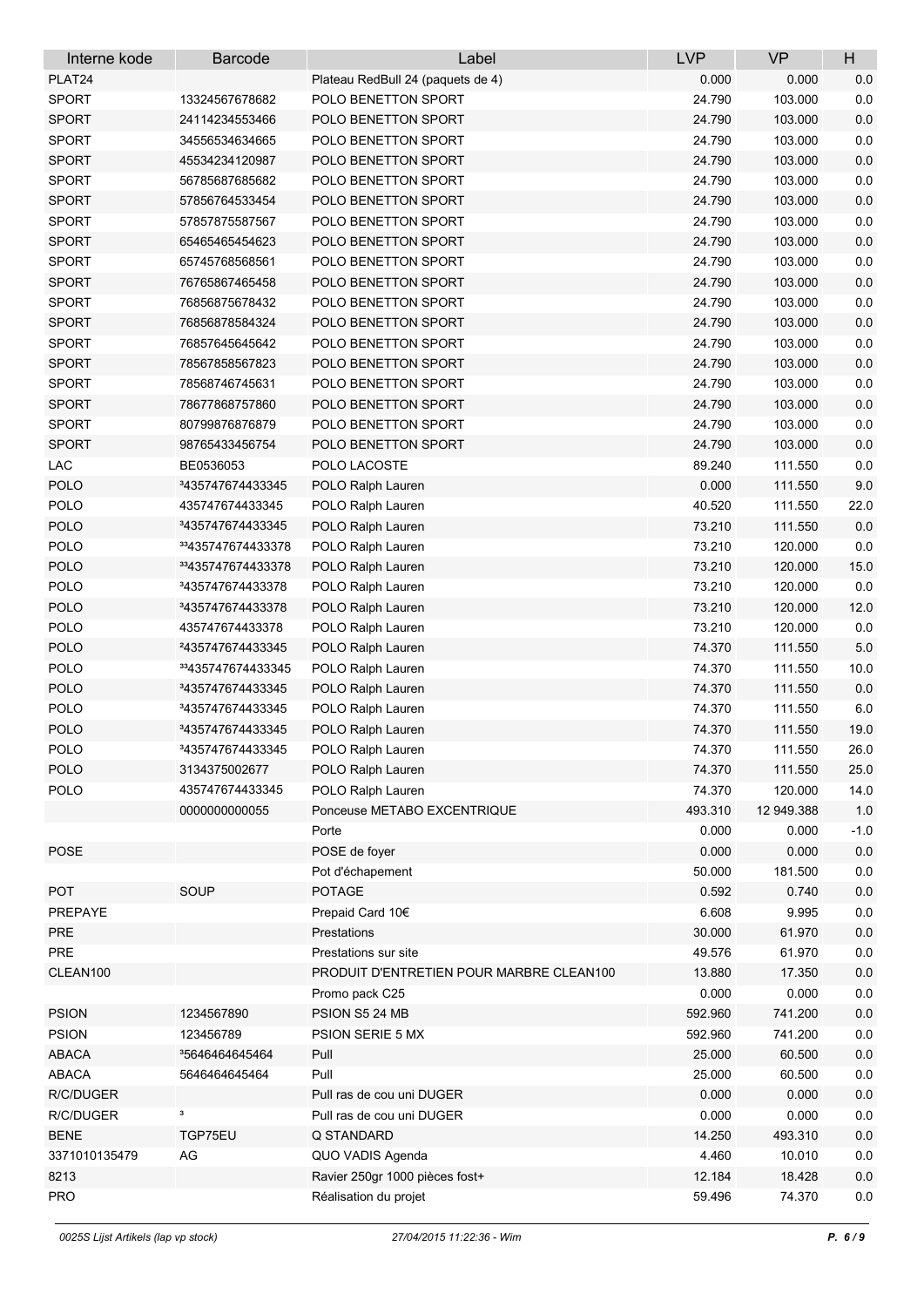| Interne kode         | <b>Barcode</b>           | Label                                              | <b>LVP</b>        | <b>VP</b>          | H              |
|----------------------|--------------------------|----------------------------------------------------|-------------------|--------------------|----------------|
| RD.                  |                          | <b><i>FEMISE DIRECTION</i></b>                     | 0.000             | 0.000              | 0.0            |
|                      |                          | <b>REMISE LOT X</b>                                | 0.000             | 0.000              | 0.0            |
|                      |                          | Repas chaud (/personne)                            | 16.000            | 24.200             | $0.0\,$        |
| <b>ALX</b><br>28642A |                          | Repl. 1 meter w/ 2.5 meter SCSI cable              | 36.784            | 55.636             | 0.0            |
| <b>ALX</b><br>28655A |                          | Repl. 1 meter w/ 2.5 meter SCSI cable              | 44.584            | 67.433             | 0.0            |
| <b>REPR</b>          |                          | <b>REPRISE PIERRE</b>                              | 0.000             | 0.000              | 0.0            |
| 28696AR              |                          | Rmkt HP-PB FWD SCSI-2 host adapter                 | 1 291 032         | 1952.686           | 0.0            |
| 28655AR              |                          | Rmkt HP-PB SE SCSI-2/Centronics host               | 1 092.712         | 1 652.727          | 0.0            |
| <b>ROLEX</b>         |                          | ROLEX DAYTONA OR Bracelet cuir BD or               | 11 799.728        | 14 749.660         | 0.0            |
| <b>ROLEX</b>         |                          | ROLEX GMT MASTER II                                | 3 867 136         | 4 833 920          | 0.0            |
| <b>ROLEX</b>         | 90495090                 | ROLEX PRESIDENT "oyster date perpetual"            | 7 119.504         | 8 899.380          | 0.0            |
| <b>ROLEX</b>         |                          | ROLEX SUBMARINER "oyster date"                     | 2 677.248         | 3 346 560          | 0.0            |
| <b>ROLEX</b>         |                          | Rolex Submariner OYSTER PERPETUAL DATE             | 2478.936          | 3 098 670          | $0.0\,$        |
| 560                  |                          | Rose - EAU DE TOILETTE                             | 9.600             | 12.000             | 0.0            |
| 30138A<br>310        |                          | Roundup 1                                          | 17.840            | 22.300             | $0.0\,$        |
|                      |                          | RP5700 WE POS, Intel C2D E2160, 1GB, 160GB Sata, 2 | 665.000           | 0.000              | 0.0            |
| 30318-60003          |                          | <b>RPG/XL UTILTIES REF</b>                         | 108.184           | 163.628            | 0.0            |
| 24542G               |                          | RS-232C CBL 3 MTR 9F TO25M                         | 70.008            | 105.887            | 0.0            |
| 24542M               |                          | RS-232C US/EURO Modem CBL                          | 159.088           | 240.621            | 0.0            |
| 28606-63006          |                          | RS-232C WAN cable                                  | 103.088           | 155.921            | 0.0            |
| 28606-63005          |                          | RS-422/449 WAN cable                               | 135.232           | 204.538            | 0.0            |
| 0PQ2000BU            |                          | RUBAN MAGNIFIQUE 5M                                | 4.960             | 12.390             | 0.0            |
| 0PQ2000BU            | $\mathbf 3$              | RUBAN MAGNIFIQUE 5M                                | 4.960             | 12.390             | 0.0            |
| <b>VOGUE</b>         | AABQHAABQL               | Sac 4564                                           | 29.720            | 111.792            | 0.0            |
| <b>BESACE</b>        | AABQZAABQ3               | Sac bandoulière nylon Hello                        | 24.390            | 86.781             | $0.0\,$        |
| <b>PICARD</b>        |                          | SAC SPORT DAME MODELE BARCHETTA                    | 52.060            | 123.700            | 0.0            |
| <b>PICARD</b>        | 23                       | SAC SPORT DAME MODELE BARCHETTA                    | 52.060            | 123.700            | 0.0            |
| <b>PICARD</b>        | з                        | SAC SPORT DAME MODELE BARCHETTA                    | 52.060            | 123.700            | 0.0            |
| <b>PICARD</b>        | 446764575676445          | SAC SPORT DAME MODELE BARCHETTA                    | 52.060            | 123.700            | 0.0            |
| <b>PICARD</b>        | з                        | SAC SPORT DAME MODELE BARCHETTA                    | 98.960            | 123.700            | 0.0            |
| X-FILE               | AABL1AABL5               | Sac X-file ABC                                     | 25.140            | 113.050            | 0.0            |
| SAN                  | SA61019Z4QW              | Sanitaire WC Suspendu Allibert                     | 97.170            | 220.630            | 0.0            |
|                      |                          | SATA 80Gb HD HDD 3.5" for 4POS700                  | 65.000            | 0.000              | 0.0            |
|                      |                          |                                                    | 79.328            |                    |                |
| SERTI<br><b>GALA</b> |                          | Serti clos mixte (or jaune & or gris)              |                   | 99.160             | 0.0<br>$0.0\,$ |
| 3100342C             | AAA07AAA1D               | Siège GALATA<br>Smart mule 42 brides               | 400.000<br>34.090 | 500.000<br>285.076 | $0.0\,$        |
| 3100342C             |                          |                                                    |                   |                    |                |
|                      | AAA07AAA1E               | Smart mule 42 brides                               | 34.090            | 285.076            | $0.0\,$        |
| 3100342C             | AAA07AAA1H<br>AAA08AAA1D | Smart mule 42 brides                               | 34.090            | 285.076            | 0.0            |
| 3100342C             |                          | Smart mule 42 brides                               | 34.090            | 285.076            | $0.0\,$        |
| 3100342C             | AAA08AAA1E               | Smart mule 42 brides                               | 34.090            | 285.076<br>285.076 | 0.0            |
| 3100342C             | AAA09AAA1D               | Smart mule 42 brides                               | 34.090            | 285.076            | $0.0\,$        |
| 3100342C             | AAA09AAA1E               | Smart mule 42 brides                               | 34.090            |                    | $0.0\,$        |
| 3100342C             | AAA1AAAA1D               | Smart mule 42 brides                               | 34.090            | 285.076            | $0.0\,$        |
| 3100342C             | AAA1AAAA1E               | Smart mule 42 brides                               | 34.090            | 285.076            | $0.0\,$        |
| 3100342C             | AAA1BAAA1D               | Smart mule 42 brides                               | 34.090            | 285.076            | 0.0            |
| 3100342C             | AAA1BAAA1E               | Smart mule 42 brides                               | 34.090            | 285.076            | 0.0            |
| 3100342C             | AAA1CAAA1D               | Smart mule 42 brides                               | 34.090            | 285.076            | $0.0\,$        |
| 3100342C             | AAA1CAAA1E               | Smart mule 42 brides                               | 34.090            | 285.076            | 0.0            |
| <b>SPRITE</b>        | 5000112519778            | <b>SPRITE</b>                                      | 2.480             | 5.830              | $0.0\,$        |
| STY402               |                          | STYLO FIN DORE                                     | 1.700             | 3.500              | 0.0            |
| 0S6<br>30349A        |                          | SW 24x365 Telphne Asst System Sup-1st Yr           | 564.744           | 854.175            | 0.0            |
| 30318A<br>3Y5        |                          | SW LTU; Wty 24x7; Sys Supp - 3 Yr                  | 1551.096          | 2 346 033          | 0.0            |
| 30328A<br>3Y5        |                          | SW LTU; Wty 24x7; Sys Supp - 3 Yr                  | 1 551 096         | 2 346 033          | $0.0\,$        |
| 30349A<br>3Y5        |                          | SW LTU; Wty 24x7; Sys Supp - 3 Yr                  | 1581.504          | 2 392.025          | $0.0\,$        |
| 30318A<br>3Y6        |                          | SW Tel; HW Wty 24x7; Sys Supp - 3 Yr               | 1830.528          | 2768.674           | $0.0\,$        |
| 30328A<br>3Y6        |                          | SW Tel; HW Wty 24x7; Sys Supp - 3 Yr               | 2 016.824         | 3 050.446          | 0.0            |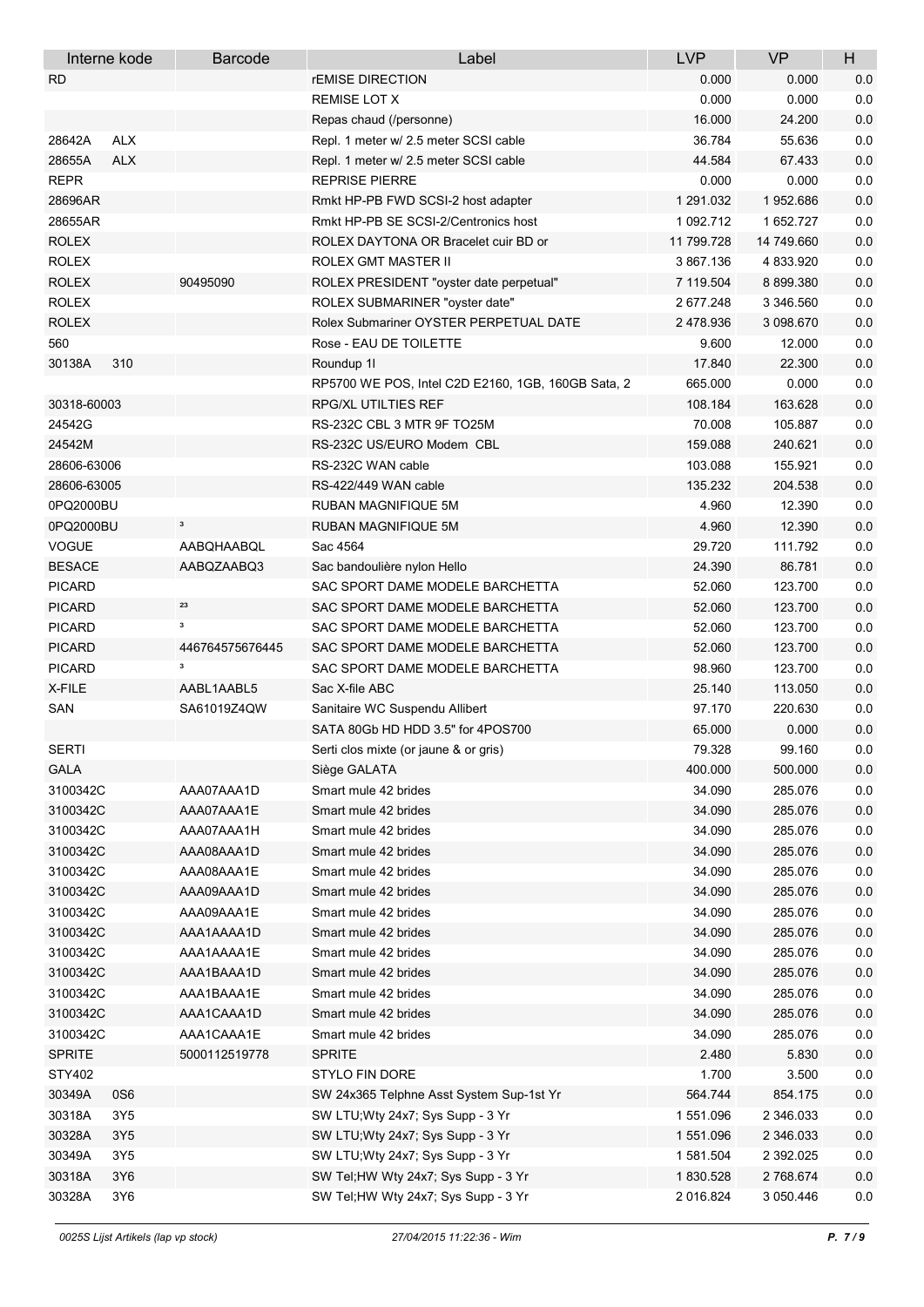|               | Interne kode    | <b>Barcode</b>           | Label                                    | <b>LVP</b> | <b>VP</b>       | H       |
|---------------|-----------------|--------------------------|------------------------------------------|------------|-----------------|---------|
| 30138A        | 3Y6             |                          | SW Tel;HW Wty 24x7; Sys Supp - 3 Yr      | 2 191.336  | 3 3 1 4 . 3 9 6 | 0.0     |
| 30349A        | 3Y6             |                          | SW24x365Tel Ast;HW Wty 24x7;Sys Sup-3Yrs | 2 117.800  | 3 203 173       | 0.0     |
| 30295B        | 310             |                          | System license for HP 3000 tier 1 SPUs   | 1839.704   | 2 782.552       | $0.0\,$ |
| 30291B        | 310             |                          | System license for HP 3000 tier 1 SPUs   | 2817.040   | 4 260.773       | 0.0     |
| 30292B        | 310             |                          | System license for HP 3000 tier 1 SPUs   | 2817.040   | 4 260 773       | 0.0     |
| 30318A        | 310             |                          | System License for HP 3000 Tier 1 SPUs   | 3 299 976  | 4 991.214       | 0.0     |
| 30138A        | 310             | <b>JOLI</b>              | System License for HP 3000 Tier 1 SPUs   | 5 519.120  | 8 347.669       | 0.0     |
| 30295B        | 330             |                          | System license for HP 3000 tier 4 SPUs   | 2874.536   | 4 347.736       | 0.0     |
| 30291B        | 330             |                          | System license for HP 3000 tier 4 SPUs   | 5 266.168  | 7 965 079       | 0.0     |
| 30292B        | 330             |                          | System license for HP 3000 tier 4 SPUs   | 5 266 168  | 7 965 079       | 0.0     |
| 30318A        | 330             |                          | System License for HP 3000 Tier 4 SPUs   | 10 382.872 | 15 704 094      | 0.0     |
| 30138A        | 330             |                          | System License for HP 3000 Tier 4 SPUs   | 18 397.088 | 27 825.596      | 0.0     |
| 30295B        | 340             |                          | System license for HP 3000 tier 6 SPUs   | 7795.776   | 11 791.111      | $0.0\,$ |
| 30291B        | 340             |                          | System license for HP 3000 tier 6 SPUs   | 10 003.432 | 15 130.191      | $0.0\,$ |
| 30292B        | 340             |                          | System license for HP 3000 tier 6 SPUs   | 10 003.432 | 15 130.191      | $0.0\,$ |
| 30318A        | 340             |                          | System License for HP 3000 Tier 6 SPUs   | 17 822.176 | 26 956 041      | $0.0\,$ |
| 30138A        | 340             |                          | System License for HP 3000 Tier 6 SPUs   | 27 595 624 | 41 738.381      | 0.0     |
| TS/ML         |                 | <sup>3</sup> 1200107414A | T-SHIRT ML (Collection Tintin été 2001)  | 5.430      | 24.760          | 0.0     |
| TS/ML         |                 | <sup>3</sup> 1200107414A | T-SHIRT ML (Collection Tintin été 2001)  | 5.700      | 24.760          | $0.0\,$ |
| TS/ML         |                 | 1200107414A              | T-SHIRT ML (Collection Tintin été 2001)  | 5.700      | 24.760          | 0.0     |
| <b>MOT</b>    |                 | 449173079361345          | T2288 MOTOROLA                           | 86.760     | 171.050         | 0.0     |
|               |                 |                          | TABLE MARBRE CUBA                        | 0.000      | 0.000           | $0.0\,$ |
|               |                 |                          | Tablette Aggloméré blanc                 | 0.000      | 0.000           | 0.0     |
|               |                 |                          | <b>Tablette bois Naturel</b>             | 0.000      | 0.000           | 0.0     |
| <b>TAILLE</b> |                 |                          | Taille de haies (élagage & coupe)        | 19.832     | 24.790          | 0.0     |
| TS            |                 | 09000                    | <b>TAPIS DE SOURIS</b>                   | 6.200      | 12.270          | 50.0    |
| 30318A        | 0S <sub>2</sub> |                          | Telephone Assist System Support-1st Yr.  | 294.144    | 444.893         | 0.0     |
| 30318A        | 0S3             |                          | Telephone Assist System Support-1st Yr.  | 294.144    | 444.893         | 0.0     |
| 30318A        | 0S6             |                          | Telephone Assist System Support-1st Yr.  | 294.144    | 444.893         | 0.0     |
| 30328A        | 0S2             |                          | Telephone Assist System Support-1st Yr.  | 490.232    | 741.476         | 0.0     |
| 30328A        | 0S3             |                          | Telephone Assist System Support-1st Yr.  | 490.232    | 741.476         | 0.0     |
| 30328A        | 0S6             |                          | Telephone Assist System Support-1st Yr.  | 490.232    | 741.476         | 0.0     |
| 30349A        | 0S2             |                          | Telephone Assist System Support-1st Yr.  | 529.464    | 800.814         | 0.0     |
| 30349A        | 0S3             |                          | Telephone Assist System Support-1st Yr.  | 529.464    | 800.814         | 0.0     |
| 30138A        | 0S2             |                          | Telephone Assist System Support-1st Yr.  | 705.944    | 1 067.740       | $0.0\,$ |
| 30318A        | 3Y3             |                          | Telephone/4-hr System Support - 3 Year   | 1830.528   | 2768.674        | 0.0     |
| 30328A        | 3Y3             |                          | Telephone/4-hr System Support - 3 Year   | 2 016.824  | 3 050 446       | $0.0\,$ |
| 30349A        | 3Y3             |                          | Telephone/4-hr System Support - 3 Year   | 2 084.464  | 3 152.752       | $0.0\,$ |
| 30138A        | 3Y3             |                          | Telephone/4-hr System Support - 3 Year   | 2 191.336  | 3 314.396       | 0.0     |
| 30318A        | 3Y2             |                          | Telephone/Next Day System Support-3 Year | 1830.528   | 2768.674        | $0.0\,$ |
| 30328A        | 3Y2             |                          | Telephone/Next Day System Support-3 Year | 2016.824   | 3 050 446       | $0.0\,$ |
| 30349A        | 3Y2             |                          | Telephone/Next Day System Support-3 Year | 2 084.464  | 3 152.752       | 0.0     |
| 30138A        | 3Y2             |                          | Telephone/Next Day System Support-3 Year | 2 191.336  | 3 3 1 4 3 9 6   | $0.0\,$ |
| PHIL          |                 | 3176571662002            | TELEVISEUR PHILIPS 120S                  | 89.240     | 111.550         | $0.0\,$ |
| 0088698603420 |                 |                          | <b>TEST BC</b>                           | 0.000      | 0.000           | $0.0\,$ |
| 27140-60003   |                 |                          | TEST, HOOD                               | 105.104    | 158.970         | 0.0     |
| 30295B        | 3Y0             |                          | Three Years of System Support Option     | 873.600    | 1 321.320       | $0.0\,$ |
| 30295B        | 3Y1             |                          | Three Years of System Support Option     | 873.600    | 1 321.320       | $0.0\,$ |
| 30295B        | 3Y5             |                          | Three Years of System Support Option     | 873.600    | 1 321.320       | $0.0\,$ |
| 30292B        | 3Y0             |                          | Three Years of System Support Option     | 1 205.976  | 1824.039        | 0.0     |
| 30295B        | 3Y2             |                          | Three Years of System Support Option     | 1 247.160  | 1886.330        | $0.0\,$ |
| 30295B        | 3Y3             |                          | Three Years of System Support Option     | 1 247.160  | 1886.330        | $0.0\,$ |
| 30295B        | 3Y6             |                          | Three Years of System Support Option     | 1 281.472  | 1938.226        | $0.0\,$ |
| 30291B        | 3Y0             |                          | Three Years of System Support Option     | 1 330.496  | 2 012.375       | 0.0     |
| <b>THUJA</b>  |                 | <sup>3</sup> THUJA40/60  | THUJA PLICATA                            | 11.160     | 24.790          | $0.0\,$ |
| THUJA         |                 | THUJA40/60               | THUJA PLICATA                            | 11.160     | 24.790          | $0.0\,$ |
|               |                 |                          |                                          |            |                 |         |